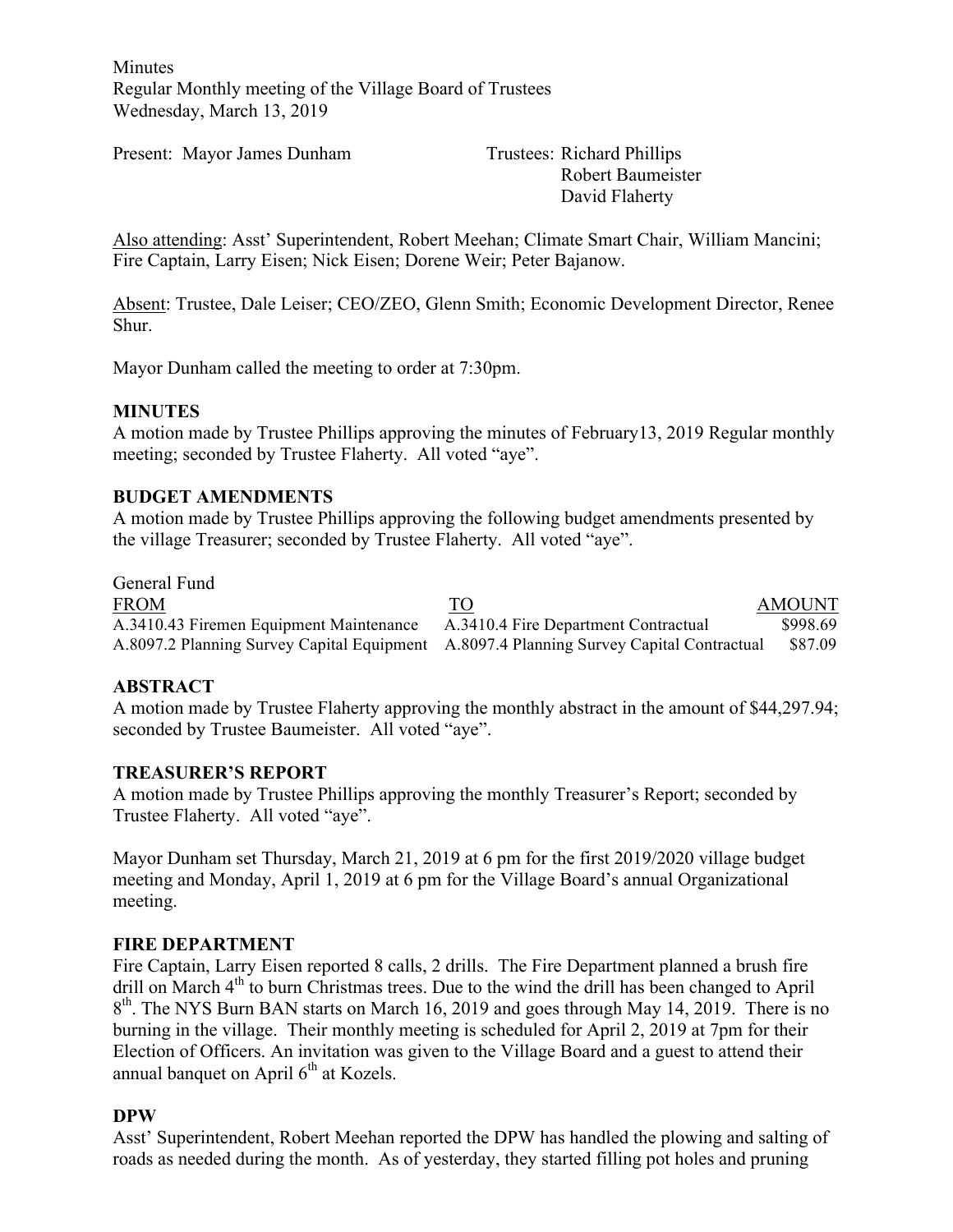trees and are hoping to start spring cleanup if the weather permits. Trustee Flaherty stated Rob did a great job pouring new concrete steps and installing them for the state troopers saving the village money by doing them in-house.

Water Department**-** the DPW replaced three water curb stops.

# **CODE ENFORCEMENT OFFICER**

The CEO/ZEO's monthly report was received with 2 permits issued and \$1,246.35 of fees collected.

Violations-19 Rothermel- The cleanup of the property has marginally improved. The State Troopers verified one truck is not registered and the other vehicles are. The village will continue to pursue having the property cleaned up.

Zombie Property Regulations-Mayor Dunham will meet with the village attorney and CEO/ZEO on the proposed regulations.

Short term rentals-Mayor Dunham sent the Village Board a draft proposal of a Short term rental unit to review. He would like to handle the Short term rental unit like a Bed-and-breakfast as listed in the village code book. Mayor Dunham will forward the proposal to the village attorney for review before the village changes the law.

# **TREES**

12 Broad Street-Mayor Dunham has tried to meet with NYSDOT Acting Resident Engineer, Tom Story to discuss the removal of the trees but he is retiring and only working two days a week. He will keep in contact with NYSDOT to remove the trees due to the roots upheaving the sidewalk.

# **TRAFFIC CALMING STUDY**

The presence of the State Police and Sheriff's in the village has assisted in the reduction of speed.

# **ALBANY HUDSON ELECTRIC TRAIL**

The contracts for Columbia County and Rensselaer County were let. Colarusso received the contract for Columbia County and will start work in April.

License Agreements- National Grid has requested the village sign a license agreement for the properties owned by the village that will be affected by the trail. Mayor Dunham explained that a license agreement is a set of terms for one person to use another person's property. The village attorney reviewed the agreements and recommended Mayor Dunham to sign. The four areas in the village that the agreement will apply to are: the trailhead at Rothermel Park, Mills Park, Stewarts, and the parcel taken from Samascott's. Trustee Flaherty made a motion to have the Mayor sign the license agreement with National Grid; seconded by Trustee Baumeister. All voted "aye."

Speed study-the village has a contract with contract with WSP to conduct a speed study of Sunset Ave. The study is to reduce the speed limit on Sunset Ave to 25 mph since the trail of Sunset Ave will be a walk/bike roadway.

Butterfly Garden-Mayor Dunham met with Sigrid Gray, Michael Allen, Robert Meehan, and Renee Shur to modify the butterfly garden. They will use the existing seedlings to spread around. A new sitting area in the middle will be established. Mayor Dunham has proposed pictures of what the garden will look like.

# **CLIMATE SMART COMMUNITIES TASK FORCE**

Committee member Kim Gray has resigned from the committee.

Earth Day event-Earth day events are planned for Saturday April 20<sup>th</sup> including a Dash for Trash starting at the Village Green, E-recycling, and document shredding services will be available at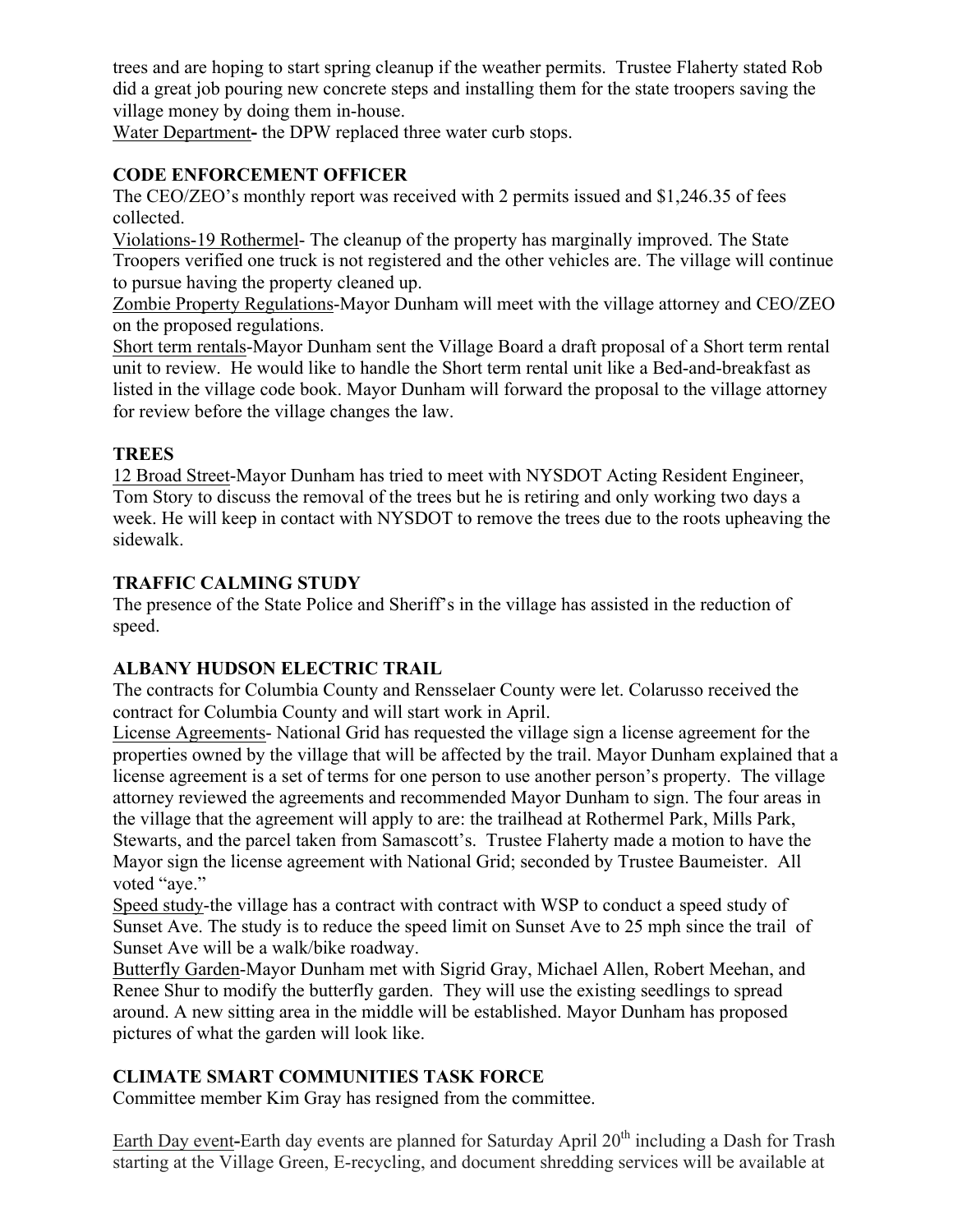Mario's Hardware in Valatie. There will also be educational events for children held on Saturday April 20<sup>th</sup> and Monday April 22<sup>nd</sup> at the Kinderhook Memorial Library which will include a presentation from a Clynk representative.

Designated Clean Energy Community**-**William Mancini reported Senior Planner from the CDRPC Tara Donadio and Greg Mumby from Climate Action Associates attended their meeting. The village is expected to be officially designated by NYSERDA as a certified Clean Energy Community. The village is listed as such on the NYSERDA Designated Clean Energy Community map. The village will be awarded \$35,000 when the award is officially announced; the Village will have 90 days to submit proposals for its use. Projects must be able to show a reduction in greenhouse gases emissions and cost recovery over twenty years. Greg Mumby, the grant writer from Climate Action Associates, will assist in meeting the criteria. The committee would like to have the board provide funds in the next budget to help in promoting and planning sustainability forums for Village residents and other communities in the area. The committee is proposing the following projects for the village board to review.

- 1. Lighting project in the municipal parking lot: Renee Shur has obtained estimates and design plans. Greg will review the information and will provide recommendations on how to proceed.
- 2. HVAC replacement for the Village Hall: We would like the board to request estimates for replacement of the Hall's boilers or HVAC system so that Greg can provide an analysis of its benefits. Trustee Flaherty will receive estimates for replacing the boilers. The village has two boilers. He stated one is for domestic hot water and the other is for heat with three zones. He would like to change one to a propane hot water with a power vent. The village will save money not lining the chimney but discussion on the placement of tank may be an issue that will need to be considered.
- 3. Street light conversion to LED fixtures: a request has been submitted to National Grid regarding pricing of this project. Greg Mumby will analyze the projected costs and make recommendations to the Board when National Grid's report is received.
- 4. Solar Panel Installations: we have received three estimates for installing solar panels on the Village Firehouse and two for the DPW Garage. Greg has reviewed the estimates and provided a preliminary analysis for the Firehouse. He would be willing to discuss it further with the board.

The committee discussed various other smaller projects such as distributing personal composters and/or reusable shopping bags to Village residents and a light bulb exchange. They have also discussed the possibility having an ongoing sustainability education plan for Village residents.

With budget considerations coming up soon, the committee would like the board to consider these and other projects they may want to pursue. Award funds can be combined with Village funds to complete projects.

# **WILLIAM STREET RT. 9 TO MAIDEN LANE**

Mayor Dunham, Trustee Leiser and Bill Roehr from Grant Writers will attend a meeting with the Environmental Facilities Corporation to discuss how to improve the village's chances of receiving grant funds for water infrastructure. If, the village is not successful in receiving grant funds for the water main on William Street Mayor Dunham would like to scale the project down and fix the drainage in the area closet to Rt. 9.

# **ZONING BOARD**

Minutes of June 25, 2018 meeting were received. The zoning board met to discuss 3 Church Street. The applicant will return with a revised application.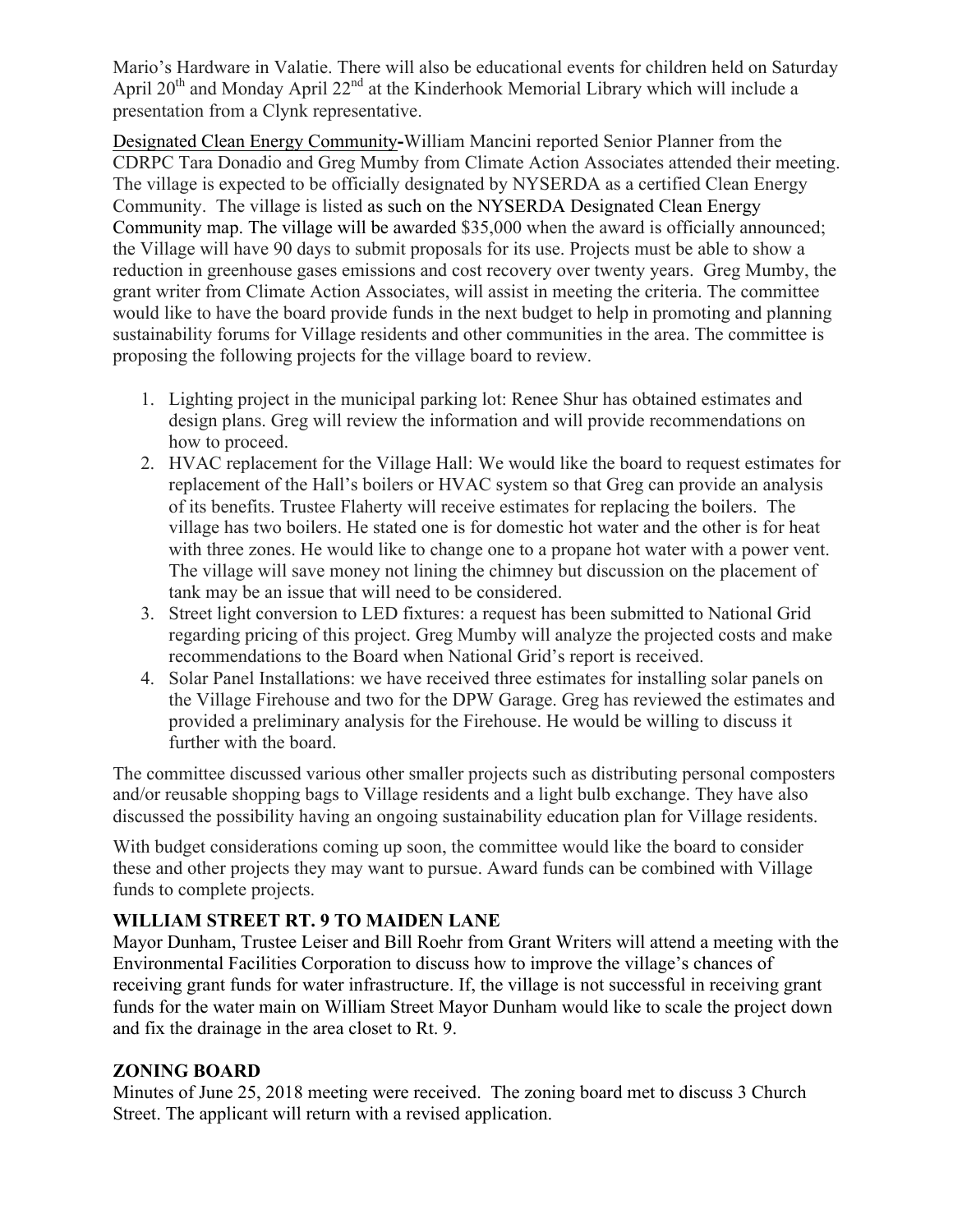# **PLANNING BOARD**

No applications received therefore there was no meeting held.

# **HISTORIC PRESERVATION COMMISSION**

There HPC met with two applications before the commission for review.

# **ECONOMIC DEVELOPMENT DIRECTOR**

The EDC Director's monthly report was received.

Parking lot lighting-Mayor Dunham and Renee Shur will meet tomorrow at 1:00 pm with the lighting consultant to discuss the proposed lights for the parking lot. An easement may be needed from Kinderhook Bank to install the lights. Mayor Dunham will speak with Kevin Johnson concerning the easement.

Dutch Heritage Week – A Dutch Heritage Week has been scheduled for the week of July  $12^{th}$  – July  $19<sup>th</sup>$ . Renee is working on several events for children and adults.

Revised Walkway Tour Brochure-Heritage Development due 5/10/19- Renee will apply for the grant funds to update the village's walking Tour Brochure. The grant is a matching grant that will cover the updating of the brochure and the printing of the brochure.

## **KINDERHOOK CREEK RECREATIONAL STUDY**

Barton & Loguidice will hold two public meetings on the Kinderhook Creek Recreational study. One meeting will be held in the Village of Valatie on March  $27<sup>th</sup>$  at 7pm and another in the Village of Kinderhook on April  $11^{th}$  at 7pm.

# **NYSDOT**

The village is waiting on NYSDOT for an update on the Handicapped parking spot and the NB Rt 9 restriction to use of parking lane at traffic signed as right turn.

## **CORRESPONDENCE**

The village received a letter from the 2019 Northern Columbia County CROP Walk Committee inviting the village to walk on Sunday, May  $5<sup>th</sup>$  in support of ending world hunger.

## **VILLAGE HALL**

Van Buren Hall Committee-The committee is temporarily on hold. Mayor Dunham and Renee would like to inquire about grant funding for the renovations of Van Buren Hall.

Back Stairway- Trustee Flaherty spoke with Todd Siemers from S & S Fabrication. He had Tim Schroeder take measurements of the emergency stairs on the Village Hall for engineering plans hopefully to be submitted by the next village board meeting.

Exterior masonry-Masonry, Lance Glenn will return to install the back door of the Village Hall and propose a plan for the water mitigation for the front entrance of the Village Hall.

State Trooper Lights- Scheriff Electrical Services installed five reset lights in the clerk's office. They will schedule a time with the State troopers to remove and replace lighting per the award at last month's meeting.

## **BANDSTAND**

A quote of \$3,600 was received from Marilyn Kaplan, Historic Preservation Architect. Trustee Flaherty requested she examine the structure and requested the bare basics needed to repair to assist in reducing the cost. Trustee Flaherty spoke with Ruth Piwonka, Village Historian and HPC member. There are not a lot of pictures of the band stand it was built in 1920. An engineer will need to inspect the structure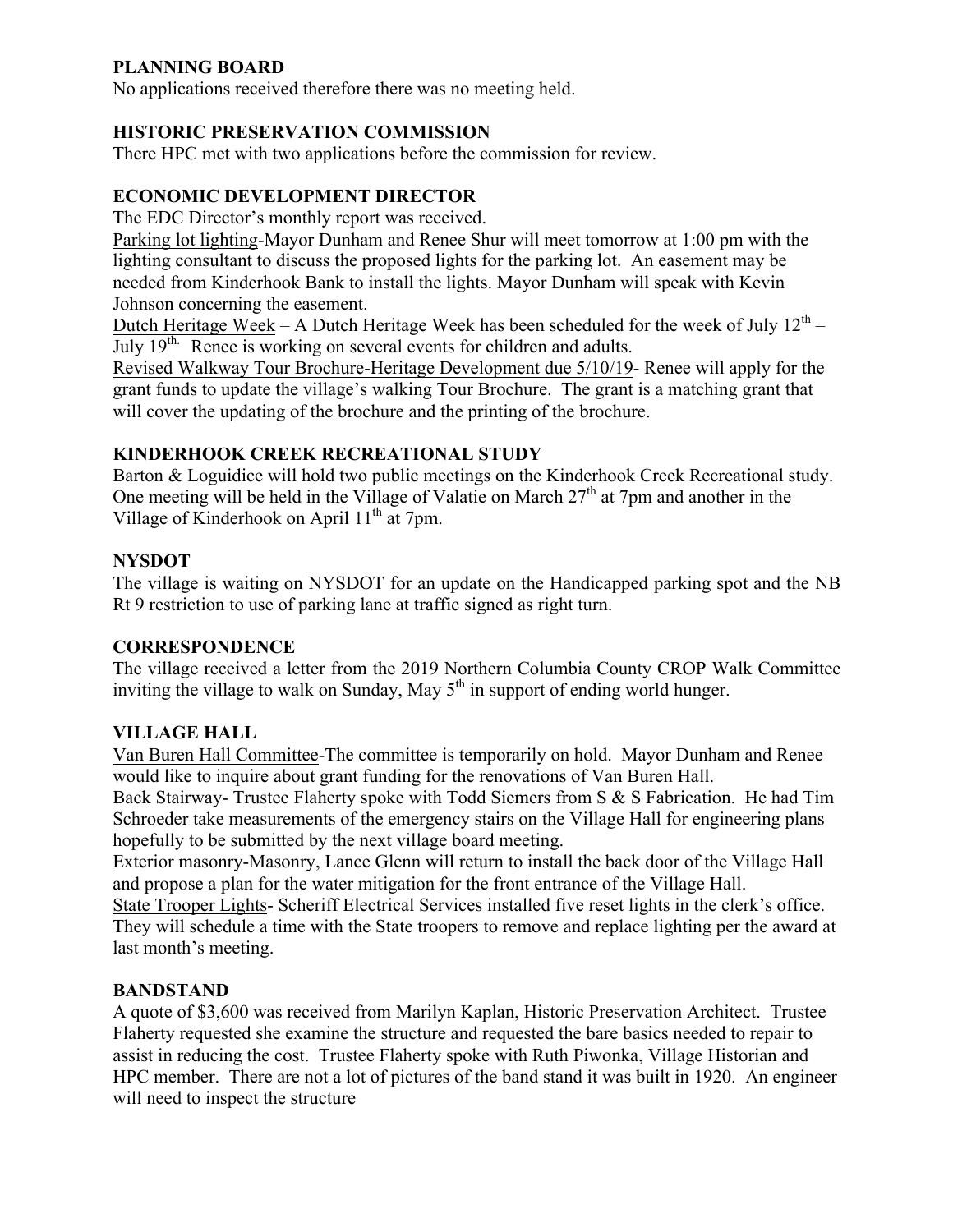## **GARBAGE**

Trustee Flaherty spoke with the Village of Valatie and how they have a monthly sticker program along with individual stickers. He feels any resident who only has 1 or 2 bags will be better with the individual sticker than going to a monthly sticker due to cost. Trustee Flaherty will attend a Solid Waste Management Place holder meeting present by ENCON on March  $27<sup>th</sup>$  from 1-4 pm.

# **POLICY**

Trustee Phillips, Trustee Flaherty and Village Clerk Heeder met and have five policies ready for the Village Board to review. NYMIR is requesting municipalities to have two people attend their seminar to become trainers on sexual harassment. Trustee Phillips and Clerk Treasurer Heeder will attend the seminar on April  $15<sup>th</sup>$  from 8:30am to 11:30 am. They will be qualified to be trainers on sexual harassment and will meet the requirements for sexual harassment. All employees and volunteers are required to have sexual harassment training.

## **UNPAID WATER, SEWER & TAX BILLS**

Totals for unpaid water, sewer and taxes are: Unpaid water of \$157.96; unpaid sewer of \$7,016.62 and unpaid taxes of \$15,539.03. Any unpaid sewer bills as of April 1 will be levied on their tax bills.

# **WASTEWATER COLLECTION SYSTEM**

NYSDOT and the Rescue Squad will be submitting an application to the Village requesting to connect to the village's Force Main. Mayor Dunham informed them of the application process, required; the fees of \$2,000 (\$1,500 to Valatie and \$500 to the Village of Kinderhook) and that each connection to the force main will need a grinder pump.

Sewer Fees-The quarterly sewer fees of \$10 per quarter is not covering the village's sewer expenses. During the budget process for the 2019/2020 fiscal year Mayor Dunham will be proposing to increase the sewer fees to \$15.00 per quarter to cover the maintenance costs.

## **PEDDLER'S PERMIT**

Trustee Baumeister made a motion to approve the request of Mr. Ding –A –Ling to sell ice cream in the village; seconded by Trustee Flaherty. All voted "aye."

## **APPLICATIONS**

A motion made by Trustee Flaherty approving the following applications with the condition of NCLL to submit a list of traveling teams to the village and informs their coaches if they want to use Rothermel Park they need to contact the village for an application of use; seconded by Trustee Baumeister. All voted "aye".

- a. Fyfes & Drumms of Olde Saratoga is requesting use of village streets on 6/1/19; noon-1pm for a parade
- b. CCHS is requesting Van Buren Hall and the lift on 3/12 & 4/9; 6:15 pm for meetings and speakers
- c. KBPA is requesting the village square for famer's previously requested 5/18market opening on 5/11
- d. Climate Smart Task Force is requesting the Village Square & Bandstand on 4/20; 8:30 am-10:30 am Dash for Trash
- e. Farmers Market sign; Banner-
- f. ELKS Lodge is requesting the Village Square on 4/20; 11 am-1pm for pictures with Easter bunny

G. NCLL is requesting the ballfields and pavilion on 5/4 for opening day and practices M-F; 4pm to dusk and Saturday